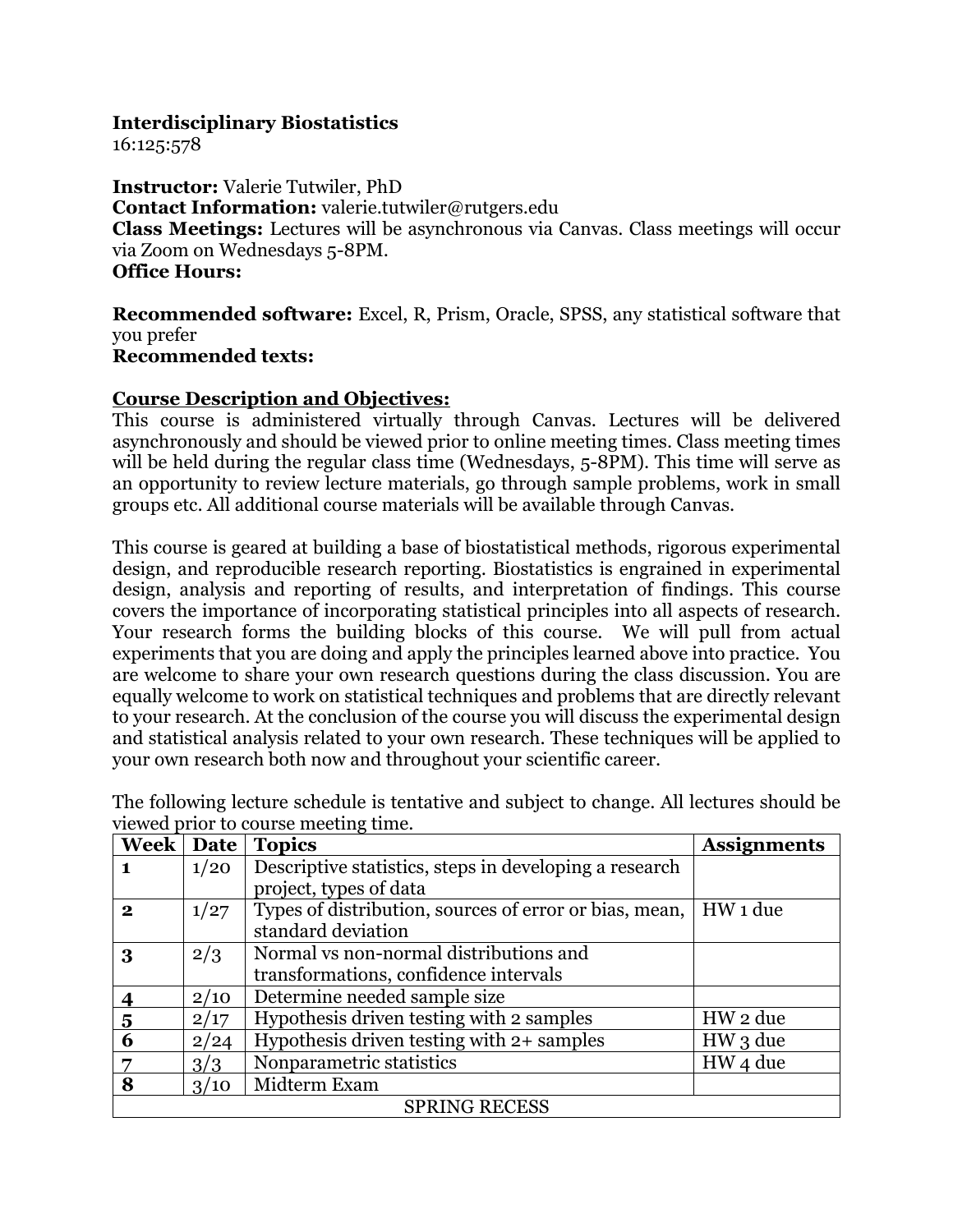| 9  | 3/24 | Proposal planning                                                  | Proposal due |
|----|------|--------------------------------------------------------------------|--------------|
| 10 | 3/17 | Relationships and multiple linear regression                       | $HW5$ due    |
| 11 | 3/24 | Clinically relevant statistical tests                              |              |
| 12 | 3/31 | Experimental design                                                |              |
| 13 | 4/7  | Applying principles of reproducibility and rigor                   |              |
| 14 | 4/14 | Critically assessing literature for reproducibility and   HW 6 due |              |
|    |      | rigor                                                              |              |
| 15 | 4/21 | Presentations                                                      |              |
| 16 | 4/28 | Presentations                                                      | Written plan |
|    |      |                                                                    | due          |

## **Course Requirements and Grading:**

Course assignments consist of homework assignments, a midterm, and a research proposal plan/presentation.

**Homework (45%):** There will be 6 homework assignments throughout the term related to the relevant lectures. Homework assignments will be designed to reinforce the lectures and to challenge you to critically apply these statistical principles.

- Unless otherwise noted all homework assignments are due at the start of class (Wed 5PM) one week after it is assigned.
- You should work independently on the homework assignments.
- Unless otherwise noted, you must show all of your work to receive full credit. If you use a computer program to perform certain calculations you must write up all of your input parameters and write up the logic of analysis.
- If you have difficulties with a concept contact Dr. Tutwiler with sufficient time for her to respond and for you to complete your assignment.
- If you have issues regarding a grade you have one week after the grade is received to discuss.

**Class participation (5%):** You must attend class and actively engage in practice problems.

**Midterm Exam (15%):** There will be one midterm exam that will take halfway through the course.

**Final Research Plan (20%) and Presentation (15%):** During the semester you will prepare a scientifically rigorous research proposal and the appropriate statistical analysis.

- This project will be performed in groups of 3-4. You will be allowed to pick your own groups and groups need to be submitted to Dr. Tutwiler by the of Week 8 (3/10).
- You will develop methods and results section of a manuscript where you delineate a rigorous experimental design, describe and perform the appropriate statistical tests. This plan will be presented during the final two weeks of class.
- Presentations will be evaluated on experimental design, statistical methods/analysis, and clarity.
- Your plan and presentation will be based on the research from one of the members of the group.
- You will be given Week 9 ( $3/24$ ) in the class period to work on the plan in class and discuss ideas with Dr. Tutwiler A brief proposal is due to Dr. Tutwiler by the end week 9.